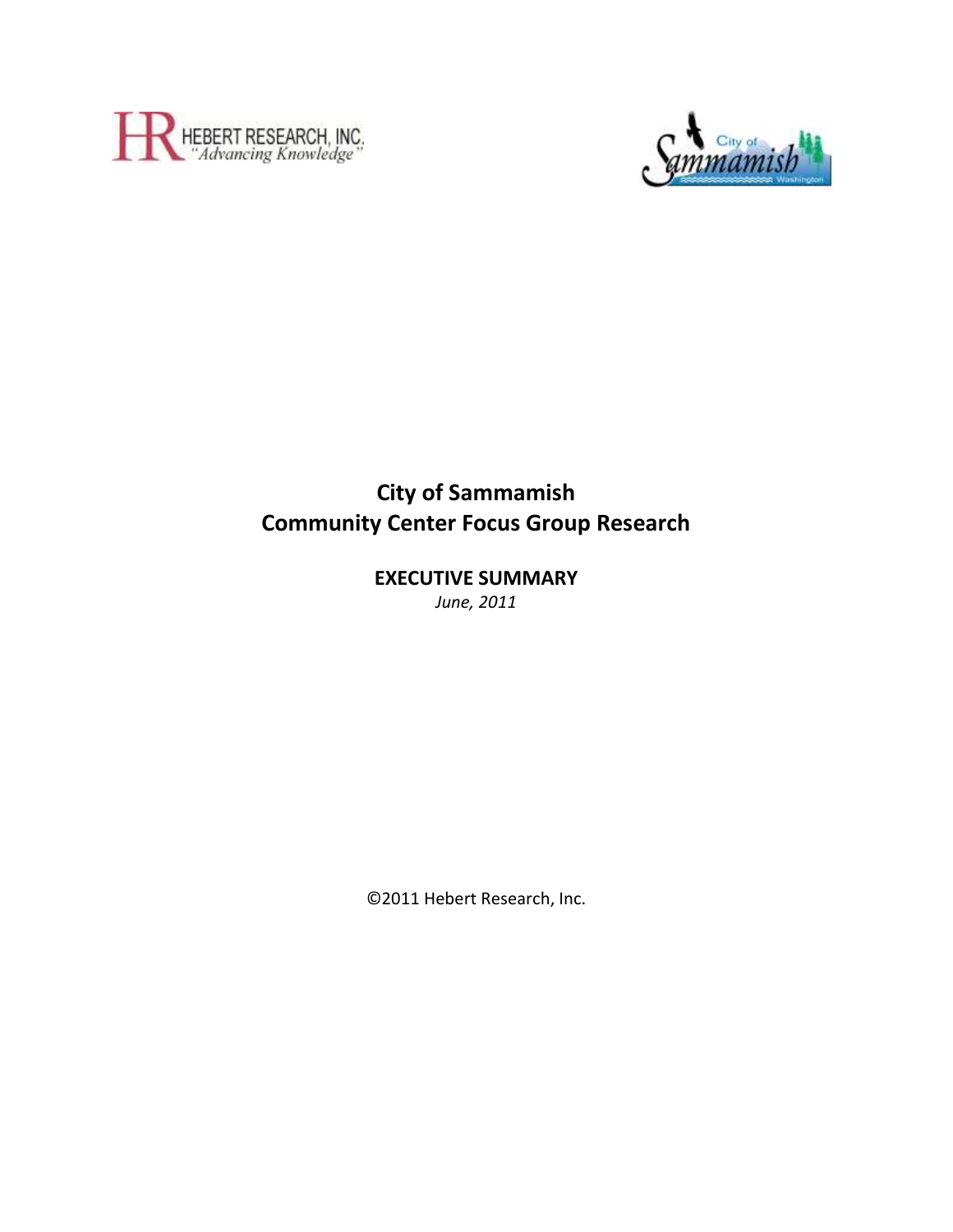# **Table of Contents**

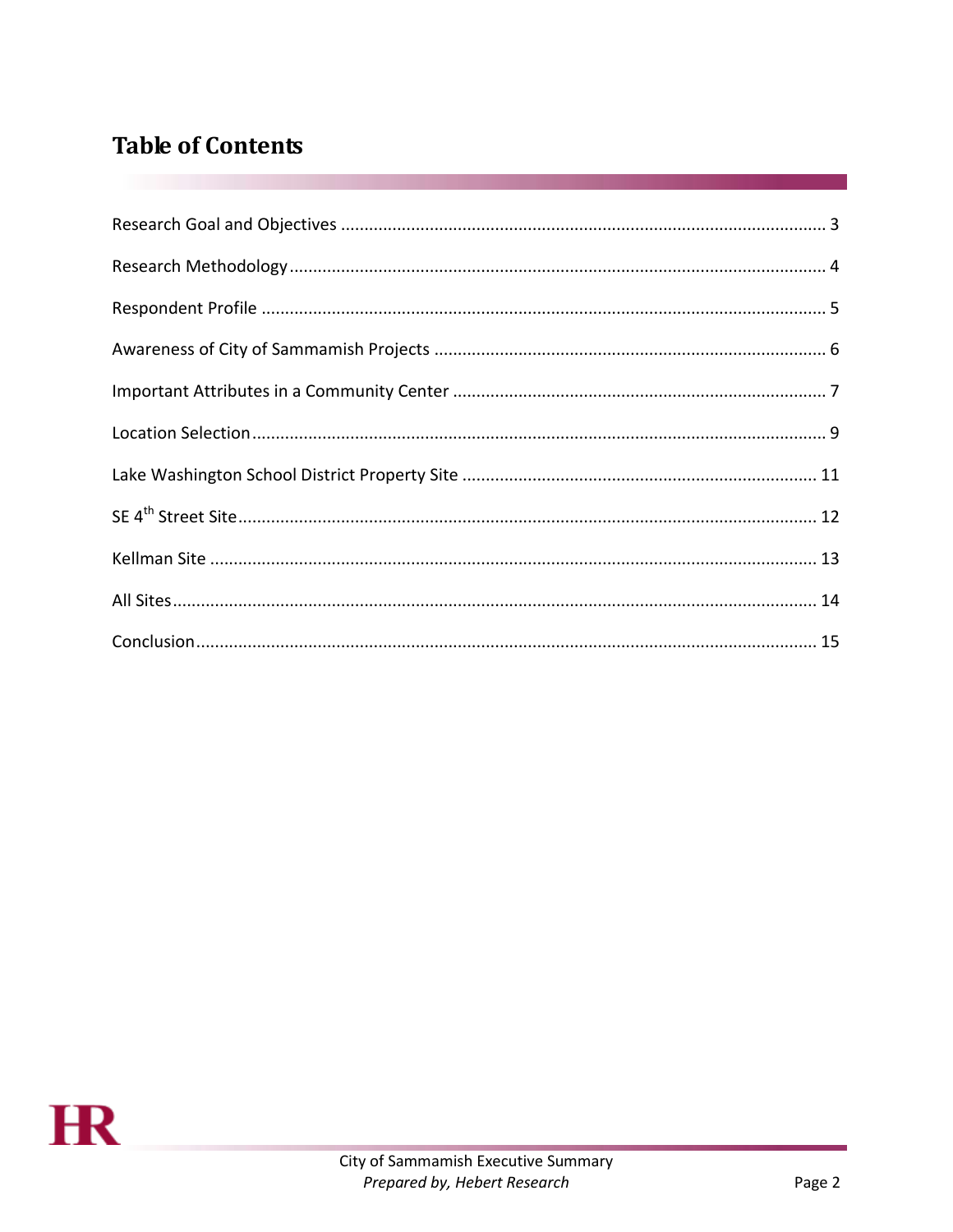## <span id="page-2-0"></span>**Research Goal and Objectives**

### **Research Goal**

The goal of this research was to evaluate the perceptions and opinions of City of Sammamish residents in regard to the construction and location of a potential new community center.

### **Research Objectives**

The following objectives were addressed in this research:

- **1.** Determined awareness of any new community facilities the City of Sammamish has been managing or planning.
- **2.** Assessed the awareness of the City of Sammamish's Community Center Feasibility Research.
- **3.** Identified what the most important features are in a community center among participants.
- **4.** Identified the types of events participants would like offered at a community center.
- **5.** Evaluated how frequently the community center would be used and what specifically for.
- **6.** Evaluated three potential locations for the community center:
	- a. The Lake Washington School District Property Site
	- b. The SE 4<sup>th</sup> Street Site
	- c. The Kellman Site
- **7.** Determined the benefits and negatives of each site.
- **8.** Assessed which site is the preferred choice among the participants.
- **9.** Evaluated the level of support for a new community center.
- **10.** Determined how likely participants and their families would be to use the new community center.

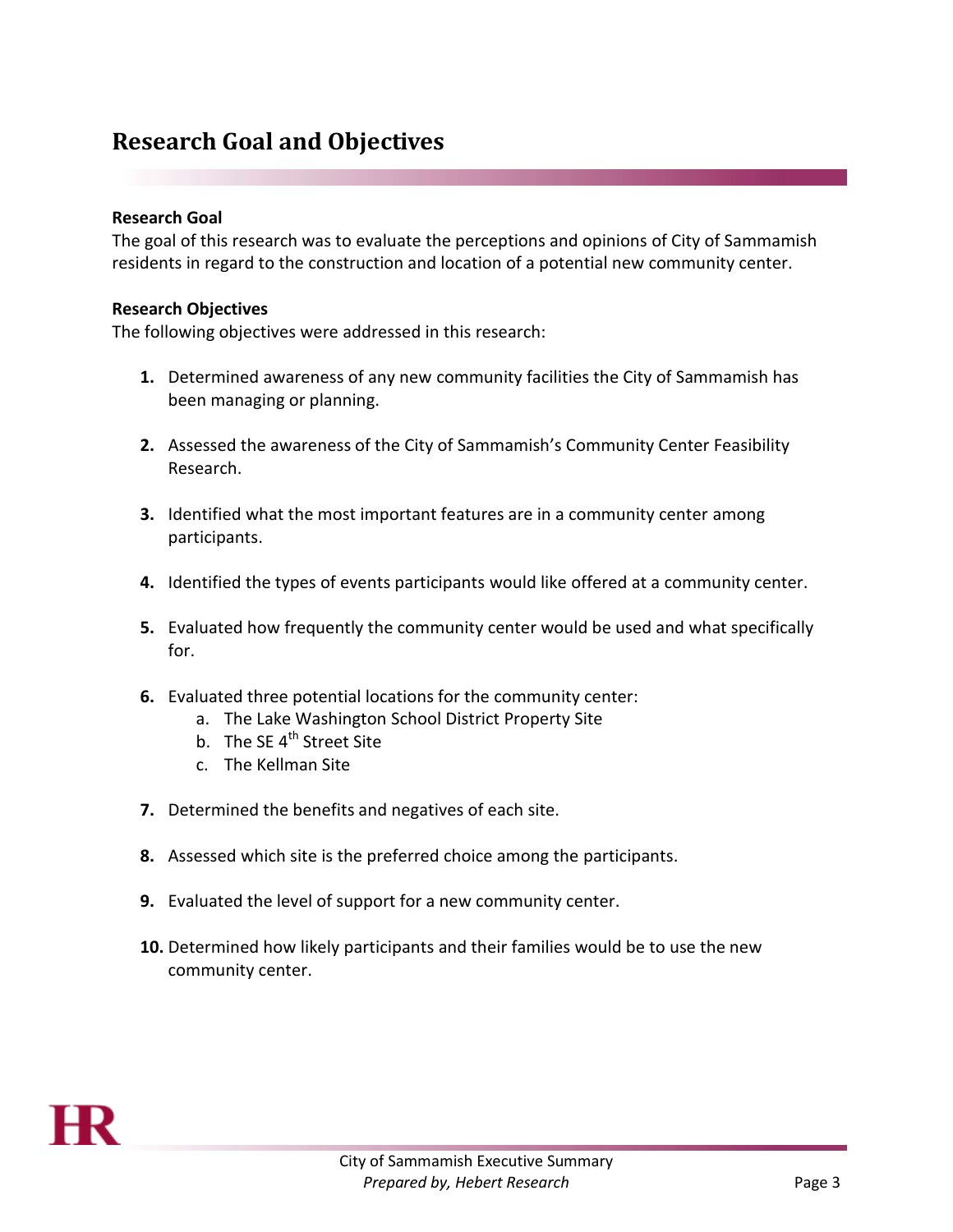# <span id="page-3-0"></span>**Research Methodology**

### **Focus Group Process and Research Documentation**

Jim Hebert, President of Hebert Research, moderated the focus group and the data collection staff of Hebert Research recruited the focus group participants.

### **Focus Group Location**

The focus group was held on June  $9<sup>th</sup>$ , 2011 at 6:00 p.m. at the City of Sammamish City Hall.

### **Sampling Frame**

Participants of the focus group were all residents of the City of Sammamish.

### **Research Team**

Members of the research team included:

- Jim Hebert, President and Senior Research Director, Hebert Research
- Cynthia Hebert, COO and Senior Research Director, Hebert Research
- Bret Buttenob, Research Analyst, Hebert Research
- Jay Jolisn, IT Manager, Hebert Research
- Michael Wasnock, Programmer, Hebert Research

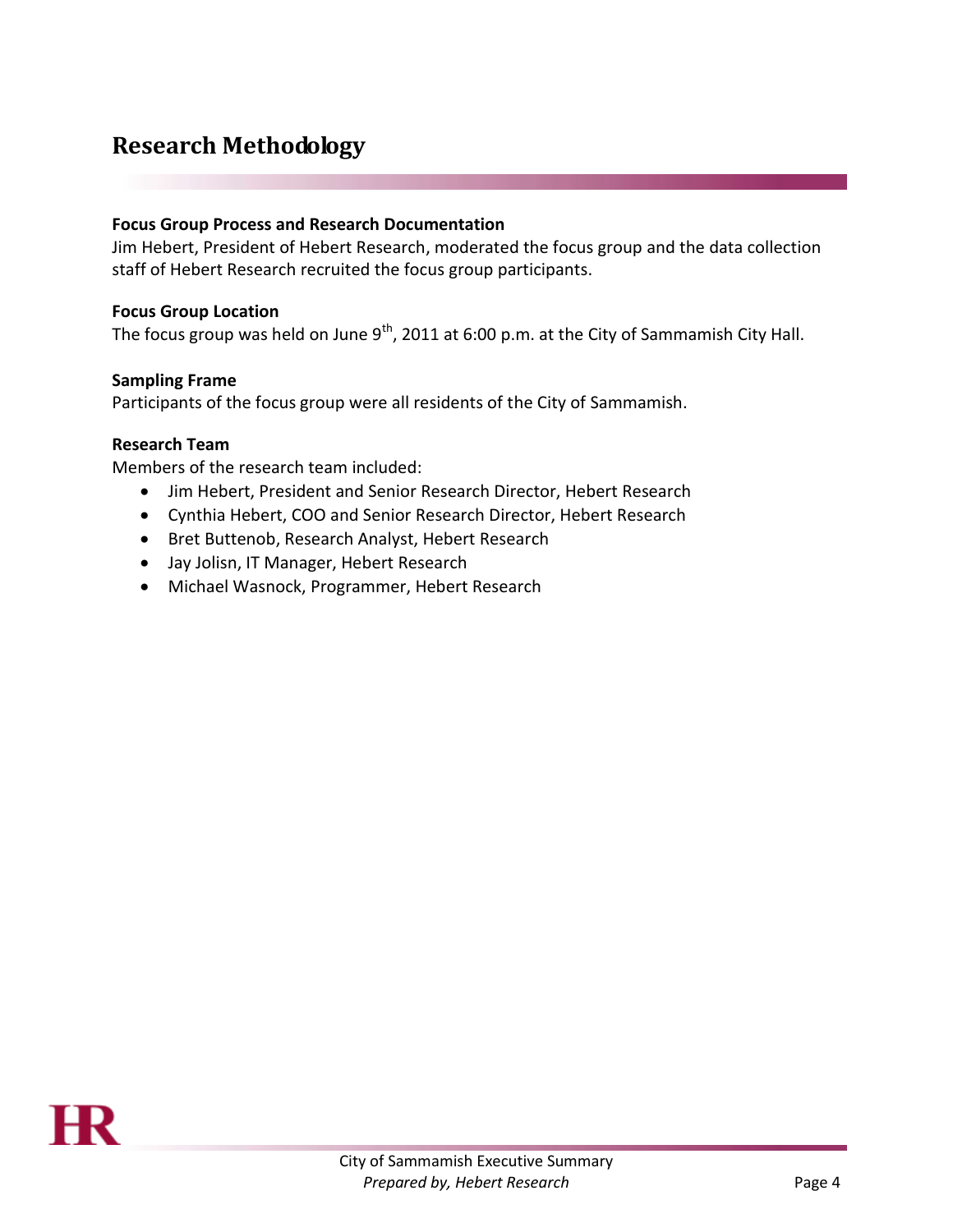# <span id="page-4-0"></span>**Respondent Profile**

All of the 12 participants in the focus group were from the City of Sammamish and the majority have lived in Sammamish for ten years or more. Participants in the focus group were all between the ages of 35 and 63 with the highest frequency of the participants in their 40's. Many of the participants have children and all reported that they were very active. Hobbies among the participants included: golfing, hiking, skiing, boating, stationary bike, as well as frequent exercise. Participants also reported that they belong to health and fitness clubs, with the majority mentioning the YMCA.

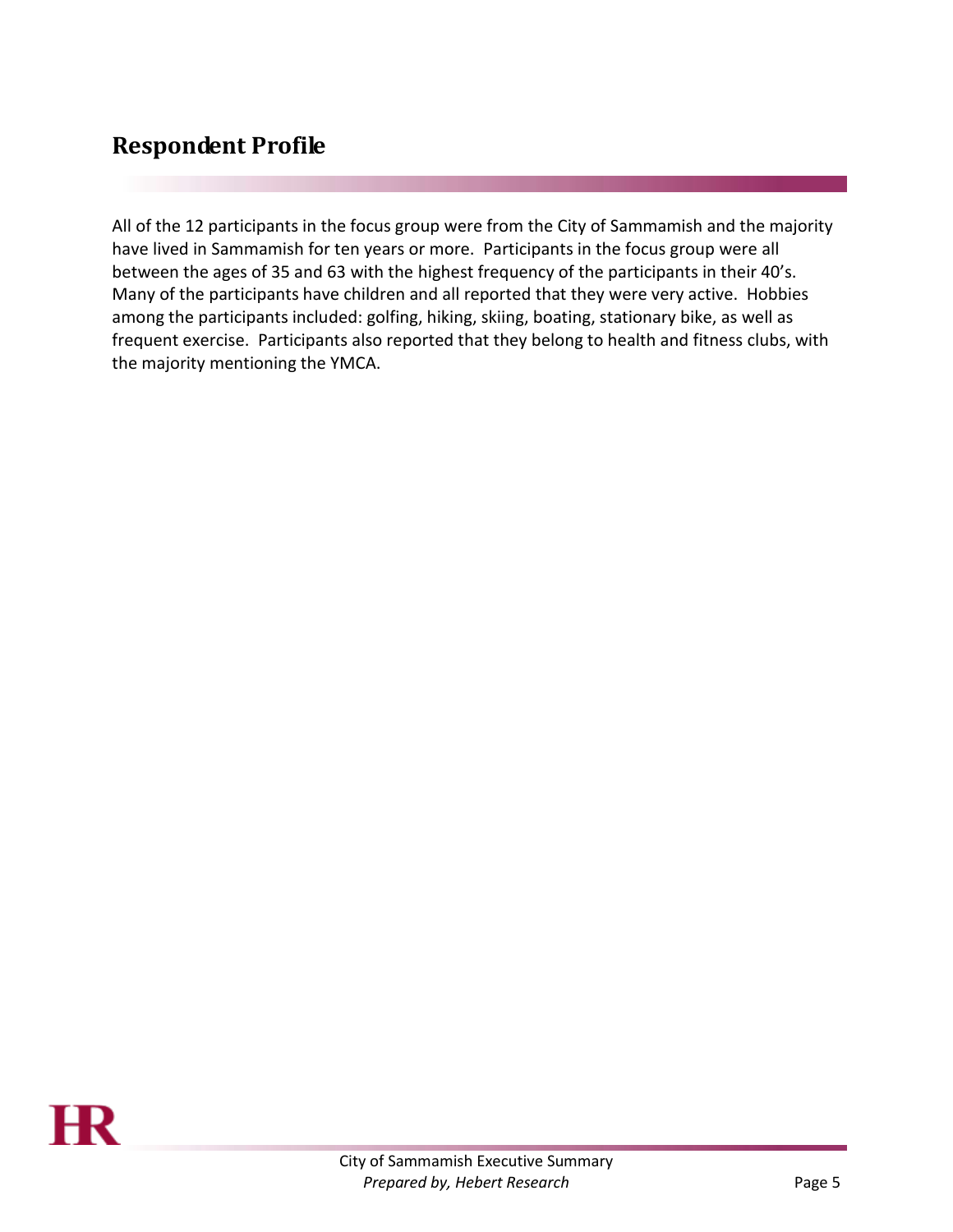# <span id="page-5-0"></span>**Awareness of City of Sammamish Projects**

## **City of Sammamish Projects**

Participants were first asked on an unaided basis if they were aware of any new community facilities the City of Sammamish has been planning or managing. Participants were aware of several new community facilities, with the most frequently mentioned being the YMCA. This was attributable to the fact that the YMCA sent out a letter to residents of Sammamish informing them of the new development. Participants also reported that they were aware of the following:

- New Boys and Girls Club
- Swedish Club
- New park by Skyline
- Town Center
- Aquatic Center
- **•** Community Center

## **Community Center Feasibility Study**

Next, participants were asked if they were aware of the City of Sammamish Community Center Feasibility Study. All of the respondents with the exception of one reported that they were aware of the new community center plans. This knowledge primarily came from the local City of Sammamish newspaper, "The Sammamish Review." Specifically, participants were aware that a new community center is under consideration and preliminary estimates for the costs and location of the community center had been developed. Participants also discussed the community center's link to the aquatic center, and stated that some of the plans include a pool and some do not. In regard to the aquatic center, one participant referred to the community center as a "given" when referring to the community center, indicating the community center would need to be built in order to house the pools. The remainder of the group echoed this sentiment.

## **Analysis**

Participants were highly aware of the projects the City of Sammamish has undertaken. It is clear that the participants are highly engaged with their City and like to be informed of the direction the City of Sammamish is taking. Also important to note is the readership level of the "Sammamish Review." This particular community newspaper is a key source of information about the City's community activities. It is important to note that participants were well aware of the new community center discussion and had read the article regarding the potential development of the community center in the most recent addition of the newspaper.

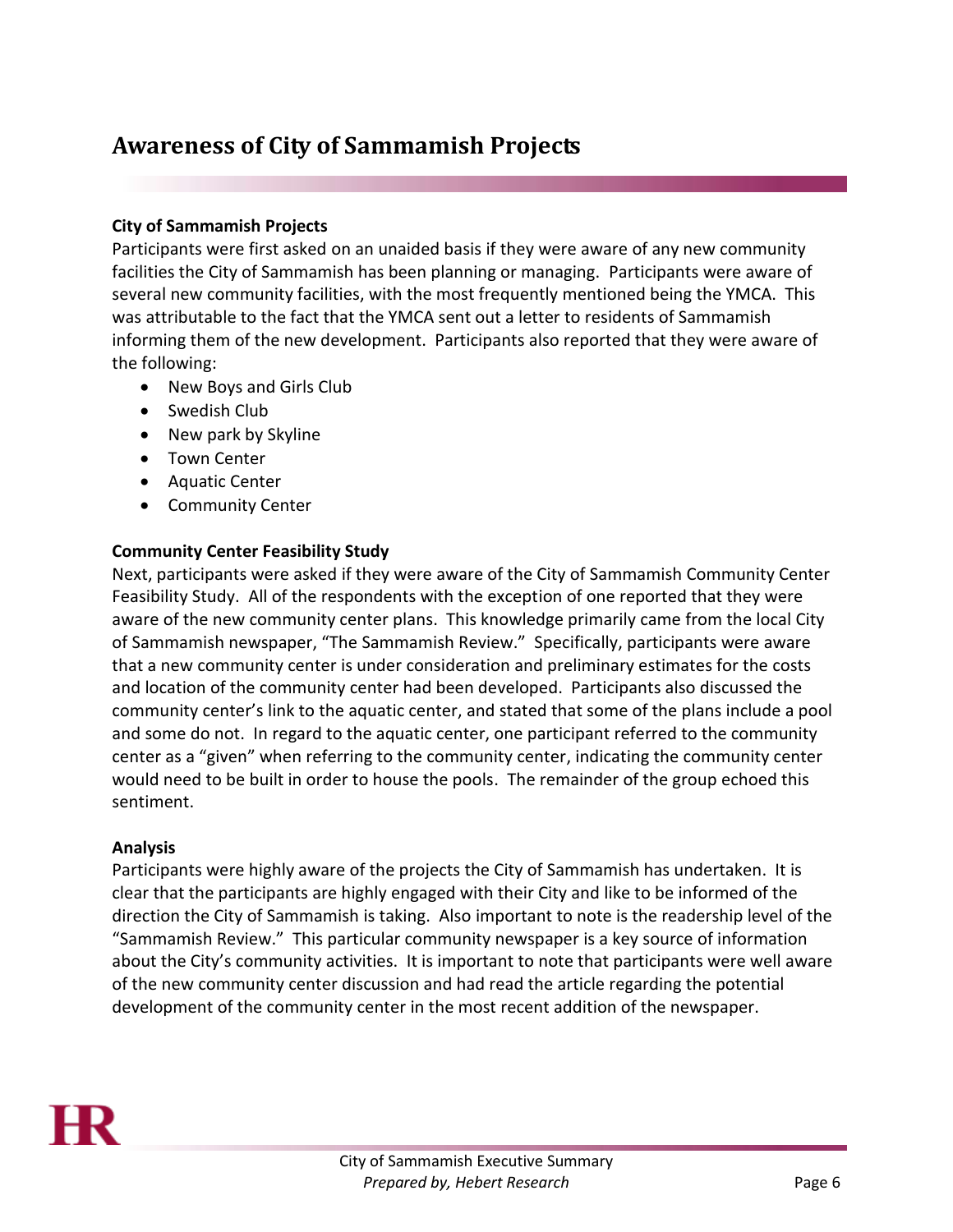# <span id="page-6-0"></span>**Important Attributes in a Community Center**

## **Important Features**

Participants were then asked to describe what features are most important to them in a community center. The first statement made which the rest of the group was in consensus with was:

*"It [the community center] needs to support all ages, from newborns to senior citizens."*

This was very important to the group specifically because if a new community center is going to be built, everyone in the city should have equal opportunity to enjoy it.

Additionally, participants reported that they would like to see meeting rooms and gathering areas for people to get together and play cards, games or simply socialize with one another. As one participant stated, which the rest of the group agreed with:

*"Having a place to meet and mingle is great."*

It was clear from the group's responses that a new community center in Sammamish should place a large emphasis on gathering areas for socialization. This is also attributable because of the growth of the City and an expected increase in the percentage of families in Sammamish.

Participants unanimously agreed that the community center should place an emphasis on health conscious activities. This would include having weight rooms, a cardio room, fitness classes and other physical activities. Currently, approximately half of the participants reported that they do belong to a gym or fitness center, but agreed that they would be likely to use the new community center and more importantly, that others in the community would be too. A statement made by one participant reflected the attitude of the entire group:

*"Not everyone can afford to belong to a club."*

The general consensus among the group is that it is imperative that the community center includes these features so that the whole community has the ability to enjoy them.

Finally, participants stressed the point that the community center should not be focused on one or just a few activities, agreeing that if this were the case, the community center could not be enjoyed by all residents.

- *"Defining and understanding the purpose of the community center is important."*
- *"It will not be a community center if it [the community center] is too focused on one thing."*

### **Events/Programs**

As a follow up, participants were asked to what types of events and programs they would like to see offered at the community center. First mentioned were youth programs at the

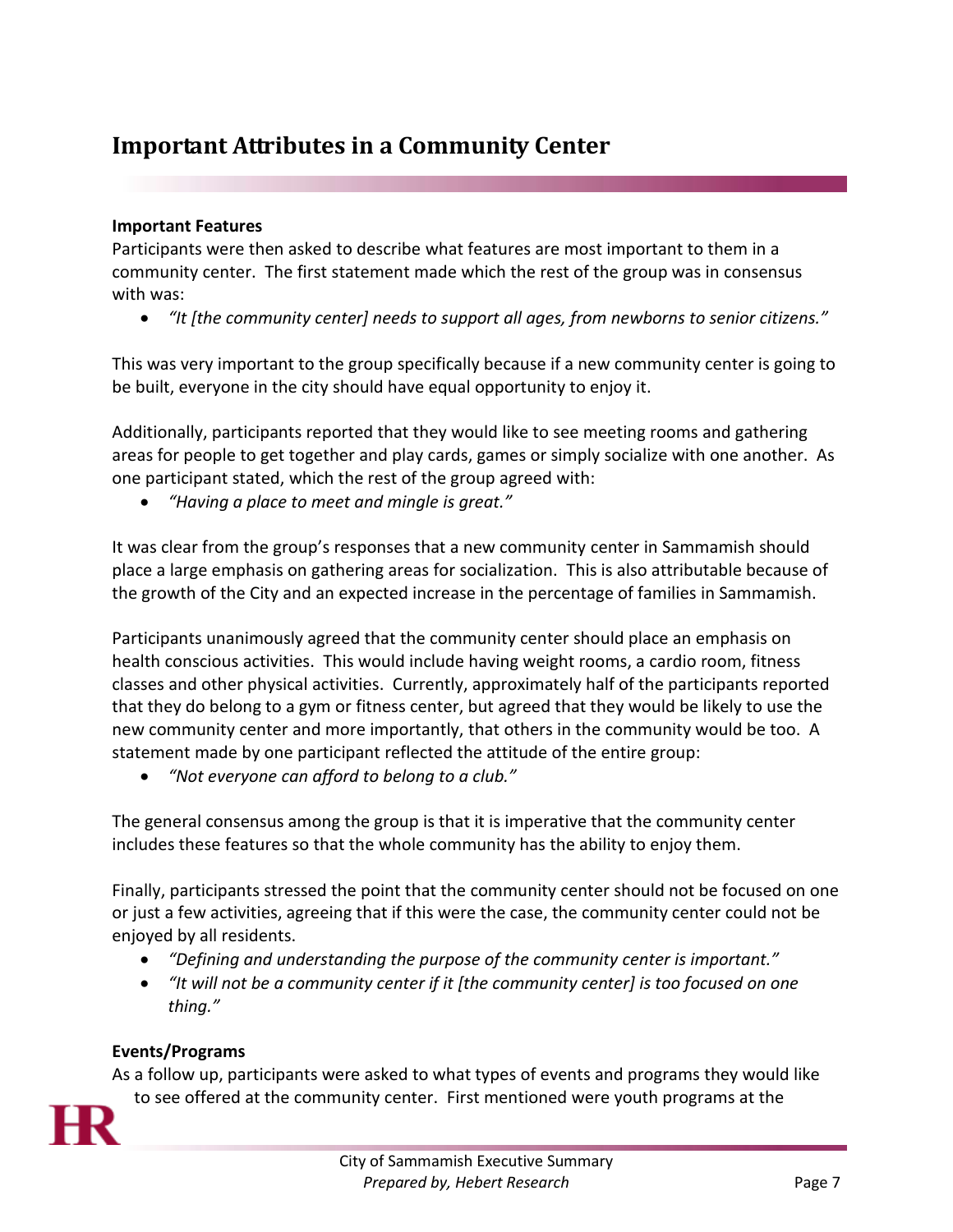community center, such as sports, day camps and even child care/day care. Participants with children agreed that day camps would be valuable, especially since they are extremely popular in the Sammamish area. For childcare, participants were in consensus that childcare should only be allowed to parents who are staying and using the community center, not as a place to drop children off.

Adult programs were another area discussed by participants. Participants agreed that these would encourage socialization and bring the community closer together. Additionally, for many physical fitness classes, participants agreed that a fee could be charged and in most cases, insurance would cover the cost.

The discussion of adult classes led to the topic of the swimming pool. One participant mentioned that it is often frustrating when at a swimming pool to find an area for swimming laps, since pools are mainly used for recreation. The rest of the group agreed that if a pool is to be included, there needs to be a reserved area for swimming laps at specified times. Additionally, participants discussed the possibility of swim teams using the pool and agreed that this should be supported. However, participants did agree that if too many programs are included, the community center can become too difficult to use for those not participating in programs.

Participants also discussed how the community center could be used to generate revenue. Specific events mentioned included:

- Weddings
- Birthdays
- Sports leagues
- Adult classes
- Rehabilitation classes

## **Analysis**

It was highly important to participants that a new community center is all inclusive and offers events and activities for all residents of the City. Additionally, participants want traditional events and activities offered such as fitness classes and swimming, but also placed an emphasis on using the community center as a source of revenue by hosting events. Ultimately, participants want the community center to be a point of convergence and provide a sense of belongingness to residents of Sammamish.

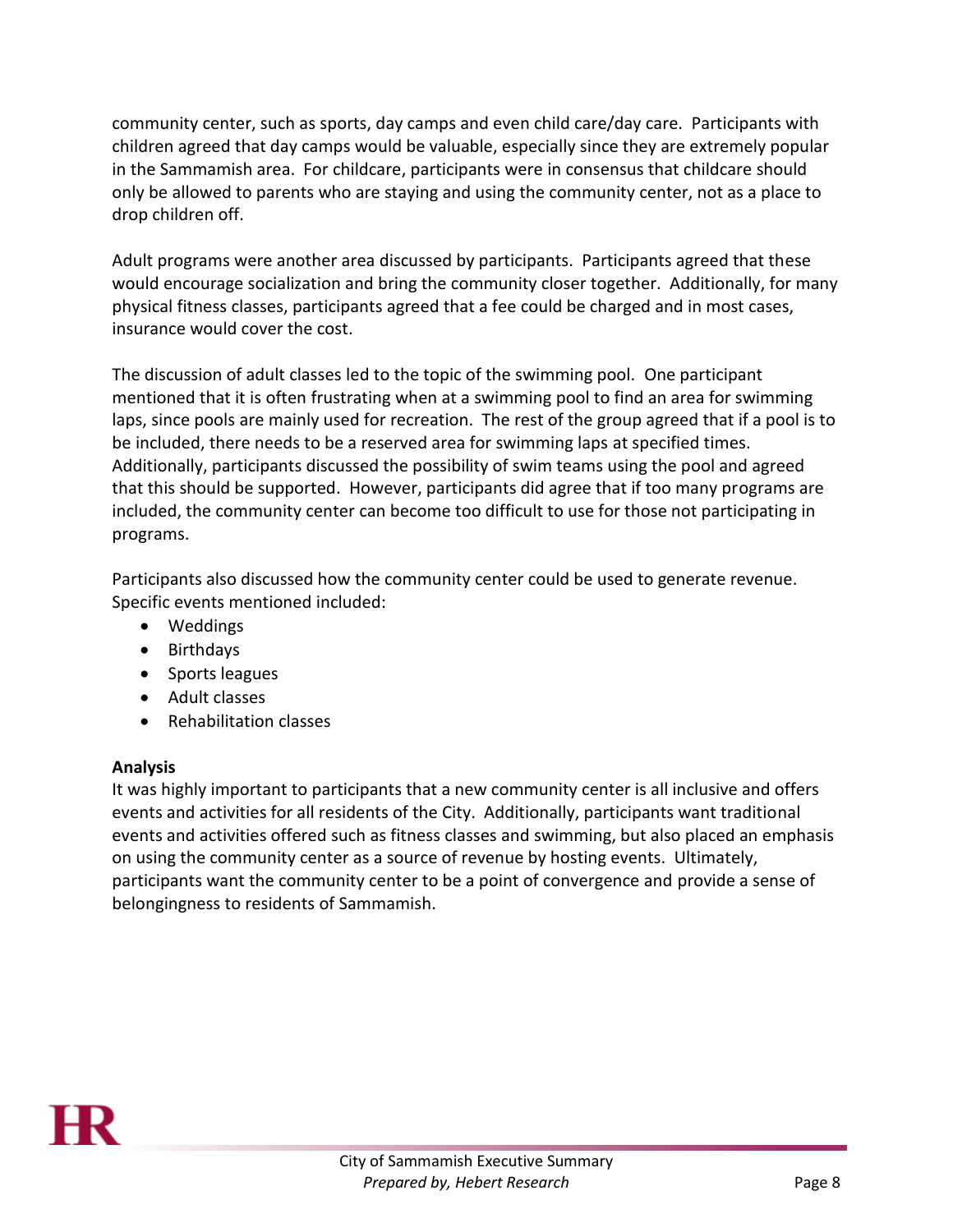# <span id="page-8-0"></span>**Location Selection**

### **Unaided Selection of Community Center Site**

Respondents were then asked on an unaided basis, where they would prefer a new community center to be located. The first site mentioned by the respondents was "right here" referring to the property behind the City Hall. Participants had strong support for the location because the City of Sammamish already owns the property.

Additionally, participants stated that wherever the community center is to be built, there would need to be "easy access." Participants are concerned that there potentially could be an added burden to the roadways and that more traffic lights would have to be installed.

The group unanimously agreed that they would not want to travel to a community center and joked that "I don't want it [the community center] in Redmond." However, many of the participants did report that they have been to the Issaquah community center, mainly because it is in fairly close proximity.

## **Initial Selection of the Three Sites**

Respondents were then shown a PowerPoint slide with all three of the potential locations and asked to select which one they would prefer. The initial reaction by one participant was the Lake Washington School District Site. This was primarily due to "concern about the access to the other two [properties]." The rest of the group agreed that the Lake Washington site appeared to be easily accessible. One concern participants had about the Lake Washington School District Site was the size of the wetlands and how that would impact the construction.

Other participants liked the Kellman property because of the proximity to City Hall. However, one participant was concerned about what would happen to the fireworks on the  $4<sup>th</sup>$  of July. Another attribute participants noted about Kellman was the fact children already play there and it is convenient if parents wanted to go into the library or City Hall.

The SE 4<sup>th</sup> property was initially seen as "too far away" and did not receive a lot of debate. One of the concerns with the property was that parents would not trust their children to walk to the community center if they were at City Hall or the library.

Participants also had concerns about the zoning of the sites and how it would affect the cost of construction. This was another important finding as the majority of the group was aware that the City of Sammamish already owns the Kellman property and would not have to purchase additional land if the community center were to be constructed.

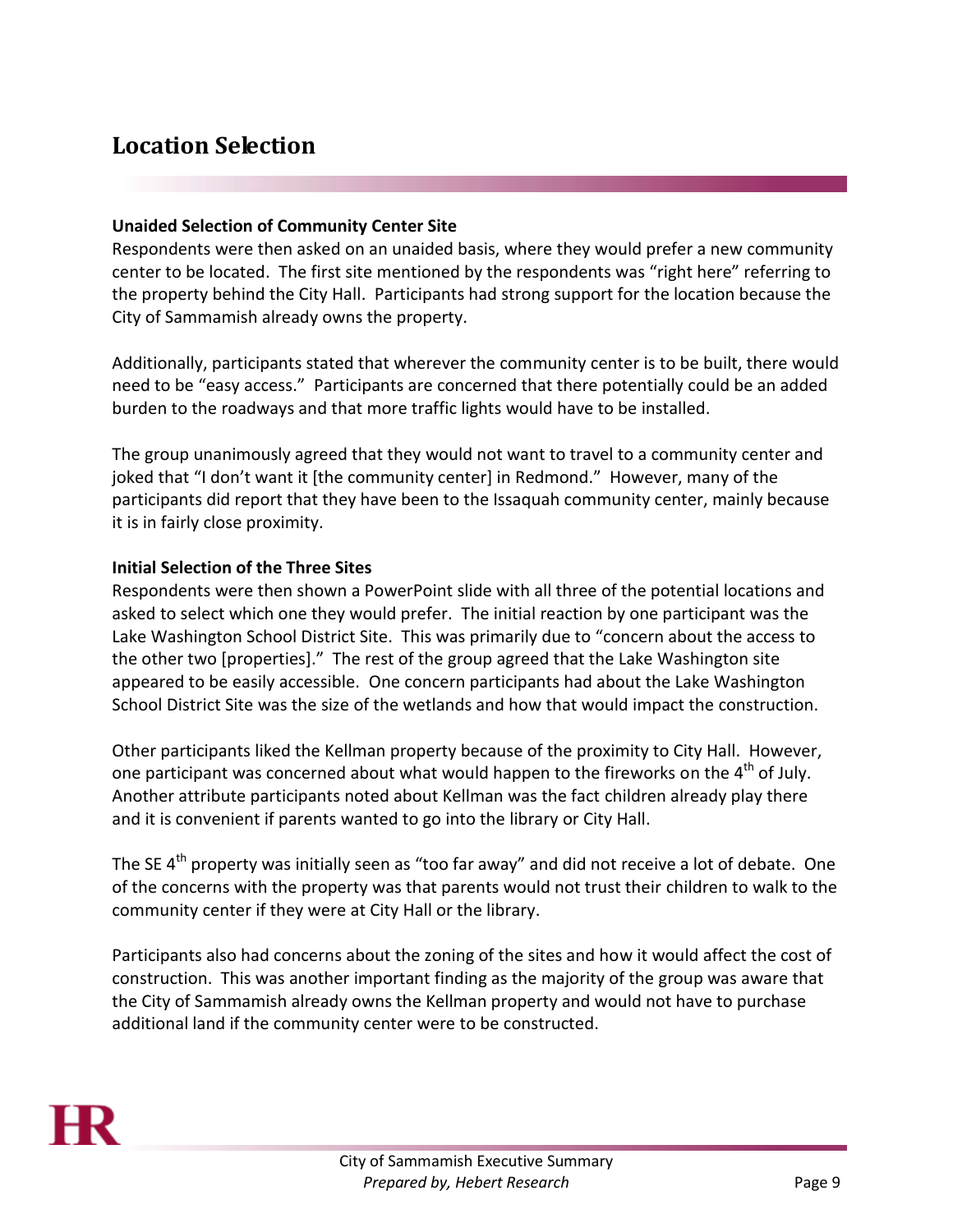## **Analysis**

<span id="page-9-0"></span>Access was one of the primary concerns participants had when discussing where the community center should be located. Initially, the Lake Washington School District site was seen as somewhat accessible, but upon further discussion, the group agreed that the Kellman Site would be the most convenient. Participants unanimously agreed that the site must provide easy in and out access to all residents without placing too much of a burden on traffic through the city.

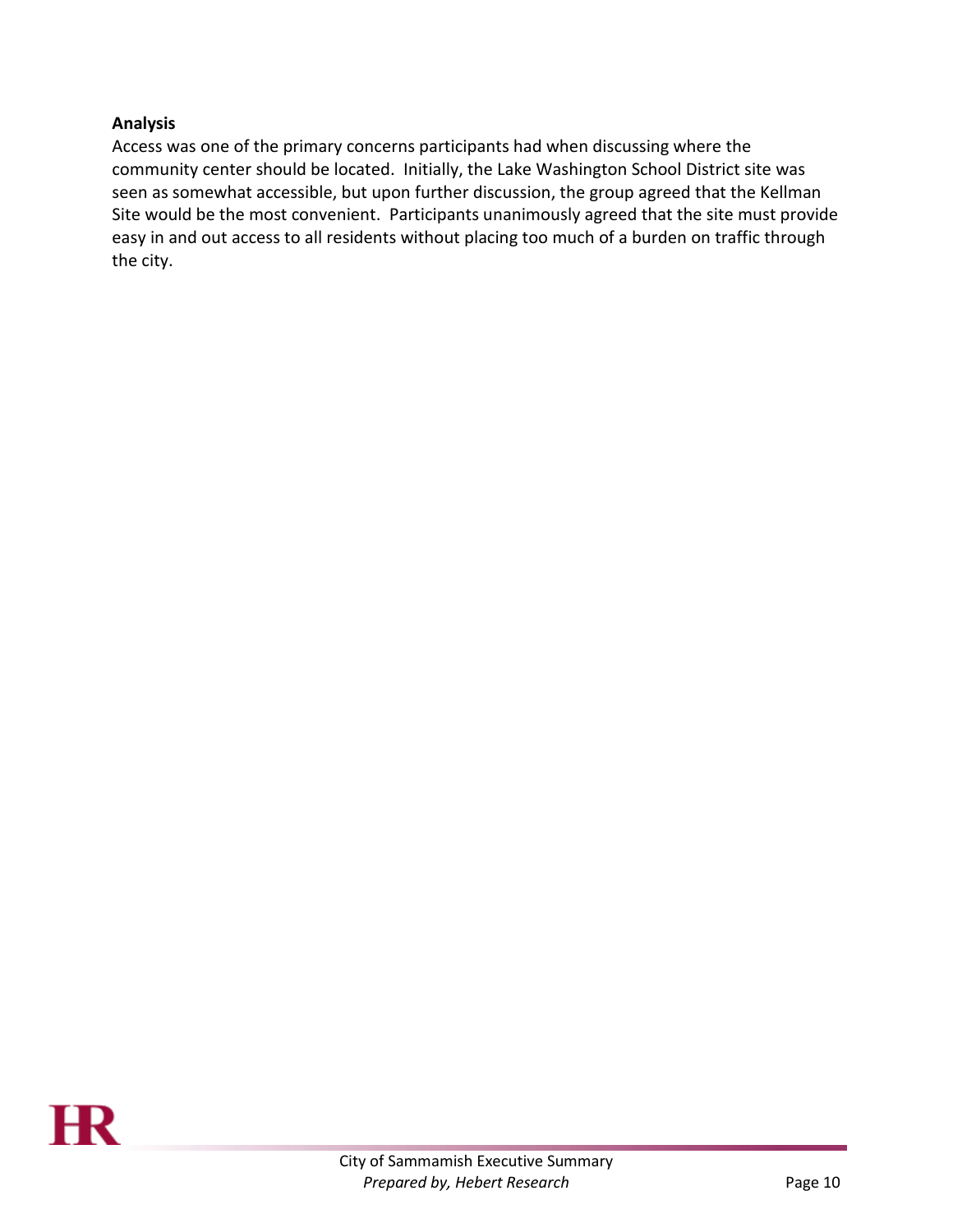# **Lake Washington School District Property Site**

Next, participants were shown a series of slides for each of the three potential sites. After being shown the slides for a property, participants were then asked to identify what stood out to them, the benefits and the negatives of each site. The first site evaluated was the Lake Washington School District property. The first thing participants discussed was the negative of sharing an access road with high school students. This was their primary concern and one participant stated, "I can't see why Eastside Catholic would want to do this." Participants also discussed how this would impact the usage of the site, particularly during school times where there was concern of the high school students parking in the community center lot.

In regard to the features of the community center, participants also had concerns about the size of the swimming pool and if it would be regulation size for events. In addition, the space of the two gyms was an issue and one participant had concerns that it would not be large enough to accommodate events such as teen dances.

### **Analysis**

The Lake Washington School District Property Site ultimately became the least preferred choice among participants. The location and access were the primary deterrents as well the parking difficulties participants agreed would arise if the community center were to be built at this location.

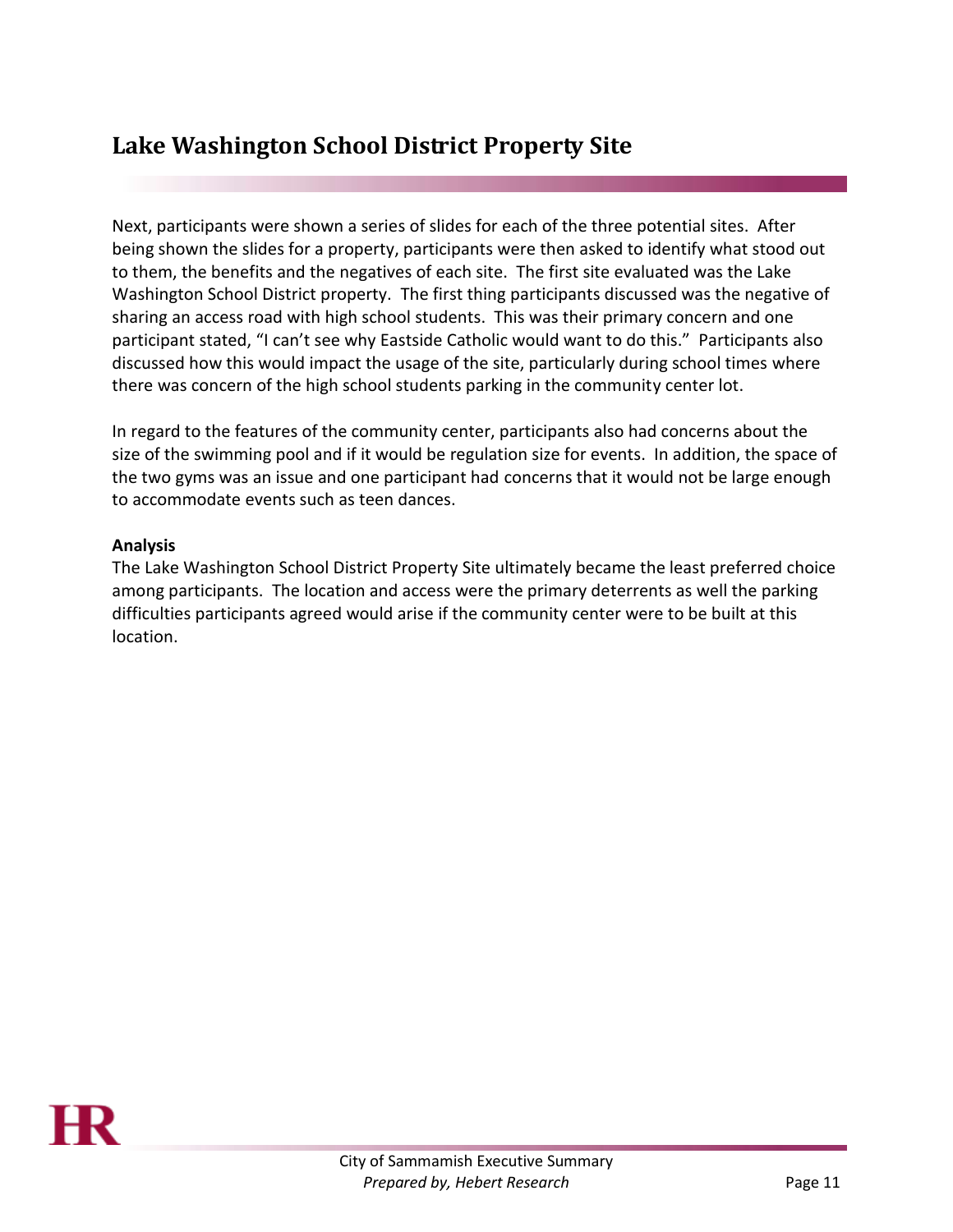## <span id="page-11-0"></span>**SE 4th Street Site**

The SE 4<sup>th</sup> Street site was more attractive to the participants than was the Lake Washington School District site. One of the primary reasons was in and out access to the site. Participants agreed that this road has the potential to provide better access and has been proven to handle large volumes of traffic when used as a recent detour for Southeast 228<sup>th</sup> Street. However, the group did agree that the road would still need improvements and most likely need to be widened.

The primary benefit of this site among the participants was the potential for the town center to be developed around the community center. One participant stated the following which the rest of the group agreed with:

 *"If the town center is developed, you could drop your children off [at the community center] and go and use the retail area."*

Participants also liked that this site would be close to City Hall and that trails could be taken between the town center and community center to City Hall.

 *"If the community center happens, it would be nice if it is integrated with the town center."*

One participant even commented on the construction of the site and noted that the existing grade could be a positive.

*"Works to building advantage when there is that existing grade."*

However, participants did have concerns about the location of the site, primarily since no one knows for sure if the town center will ever be developed. In addition, participants also stated that there is already existing shopping nearby, most notably Redmond. One participant also stated that she is concerned that it would get in the way of park property.

At the conclusion of the discussion, one participant stated the following indicating that even though the town center may never be developed, it does not mean that the location of the community center depends on it.

*"You can't let the perfect get in the way of the good."*

## **Analysis**

The potential for a new town center was the primary reason why participants found this site to be appealing. However, with no guarantee of the town center being constructed, participants became more likely to favor the Kellman site. Additionally, participants had a difficult time seeing the connection between having the community center located at the same site as the town center.

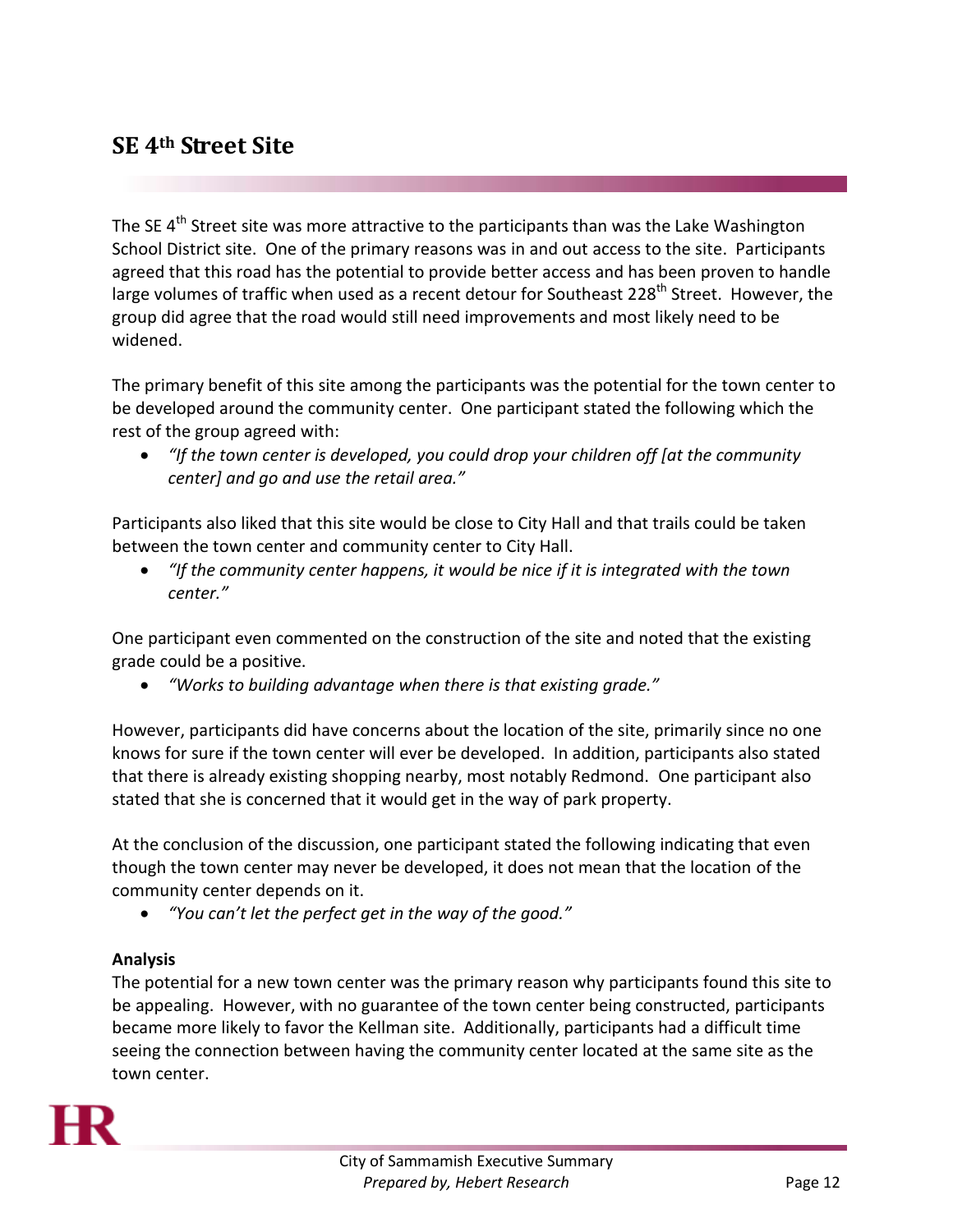# <span id="page-12-0"></span>**Kellman Site**

Although when shown the slides participants did not discuss the Kellman site as much as the previous two, it was primarily due to the fact they found less negatives associated with the site. The group agreed that the location was ideal next to the City Hall. Initially, the group's concern had to do with the availability of parking, but once they saw the plans for the structured parking complex, the concern diminished.

Participants also admire the views from City Hall and agreed that if the new community center were able to retain those views, especially from the second level, that this would be another benefit to the Kellman site.

*"If walking on an indoor track, it would be nice to have a view."*

However, the group agreed that these views would not be a necessity.

The group also liked that other City buildings are centrally located, and as mentioned previously in the group, if parents wanted to visit the library or use the community center, their children could still use the outside basketball courts, skate park or the community center as well. Participants were also relieved to find out that the Kellman site construction would not interfere with the Commons Park.

The main concern with the Kellman site continued to be the access. Participants were concerned about the effects on traffic it would have and how everyone would get in and out of the complex.

## **Analysis**

It was clear that the Kellman site was the preferred choice among participants. Having the site next to City Hall was seen as a benefit and the group was in consensus that it just feels like the right place to have the community center. Participants also agreed that if a new town center were to be constructed at the SE 4<sup>th</sup> Street site, that community center users would still be able to easily access the town center as well as the City Hall and the library.

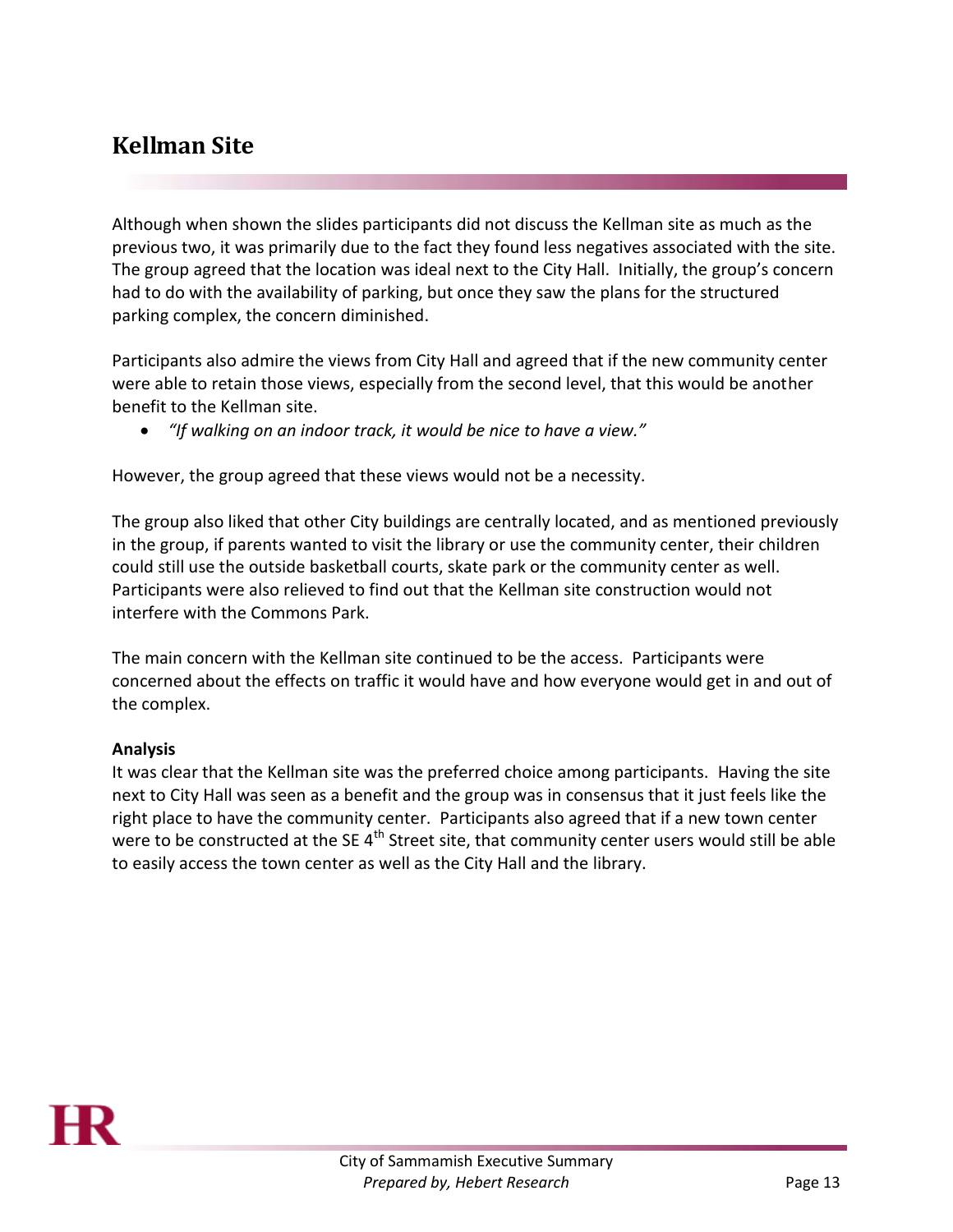# <span id="page-13-0"></span>**All Sites**

At the conclusion, participants were shown the all of the slides briefly one last time and then asked to summarize their opinions and perceptions towards each. They were as follows:

### **Lake Washington Property Site**

- "At first I really liked it, now it is the worst [of the three options]."
- Too far away from City Hall
- Too close to Eastside Catholic
- Would not be close enough to the potential town center
- $\bullet$  No sidewalks on Southeast 228<sup>th</sup> Street or trails to connect to the other two potential sites
- The City facilities would be too spread out
- Remote from other city functions
- Parking from the high school would overflow into the community center

## **SE 4th Street**

- It would be closer to City Hall
- Trails could connect to City Hall
- Could be an investment in the future with the addition of the town center
- Parking could be an issue if the town center were to be built
- Spreading the City facilities out is not a good thing
- Being adjacent to the Commons Park is a good thing
- The increase in traffic would be a problem
- Concern with what variety would be at the town center and fear it would turn into another strip mall
- Difficulty understanding the connection the community center has to the town center

#### **Kellman**

- Close to City Hall
- Close to the Library
- Easier and more access
- The space already has a community center feel with many positive activities for children
- Possibility of still being able to walk to a potential town center at SE  $4<sup>th</sup>$  Street site
- Limited expansion opportunities not perceived as a large issue